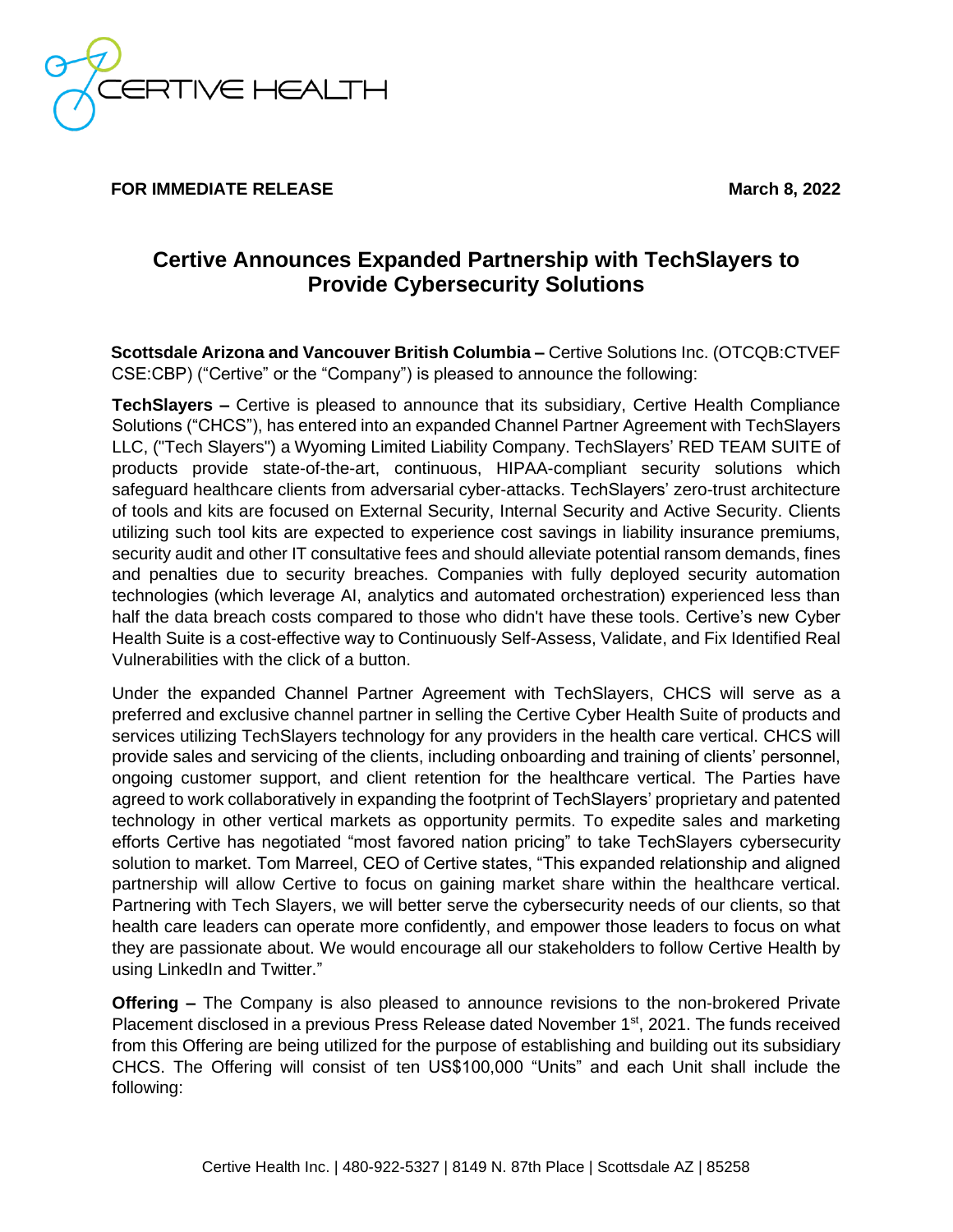- US\$50,000 for 500,000 shares of Certive at a deemed value of US\$0.10/share; and
- US\$50,000 for a 0.5% direct ownership of Certive's new operational subsidiary CHCS, which has a deemed valuation of US\$10M;
- 250,000 Warrants for common shares of Certive, the Warrants will have a Term of two years, and shall be exercisable at US\$0.14/share; and
- The funds received for this Offering will accrue simple interest of 10% per annum, which will be settled at closing with additional shares of Certive at a deemed value of US\$0.10/share and Warrants in the same proportion as above.

**Debt Conversion –** Certive is also pleased to announce the conversion of the principal and accrued interest due to a lender under a convertible promissory note and the conversion of fees due to a consultant, into a total of 1,015,440 Common Shares of Certive, at a conversion price of approximately US\$0.065/share, settling approximately US\$65,907 of total debt.

For more information regarding this announcement, please visit our website at [https://certivehealth.com](https://certivehealth.com/) [o](https://certivehealth.com/)r contact Certive directly at (480) 228-5881.

Scott Thomas Investor Relations, Certive Solutions Inc. sthomas@certive.com

## **About Certive Solutions Inc.**

Certive Solutions Inc. (Scottsdale, Arizona) is currently 100% focused on the operations and value proposition of its wholly owned subsidiary, Certive Health Inc., and its subsidiaries. With identical Board of Directors, Management, Advisory Council, Mission and Vision, Certive Solutions is strategically positioned as a public company. All are investors in the company – all have significant networks. Their collective experience, expertise, and relationships is the people-equity upon which the company was founded. Certive Health's vision is making the \$3.7 trillion healthcare market better by applying its People-Equity and Capital to solutions in the healthcare communities it serves. Certive Health's revenue cycle services and solutions assist hospitals with the complexity of the reimbursement process and improve their financial and quality performance.

## FORWARD-LOOKING STATEMENTS

Statements contained in this report that are not statements of historical fact are intended to be and are hereby identified as "forward-looking statements" for purposes of the safe harbor provided by the Reform Act. Forward-looking statements include expressed expectations of future events and the assumptions on which the expressed expectations are based. All forward looking statements are inherently uncertain as they are based on various expectations and assumptions concerning future events and they are subject to numerous known and unknown risks and uncertainties which could cause actual events or results to differ materially from those projected. Due to those uncertainties and risks, the investment community is urged not to place undue reliance on written or oral forward-looking statements of Certive Solutions Inc. The Company